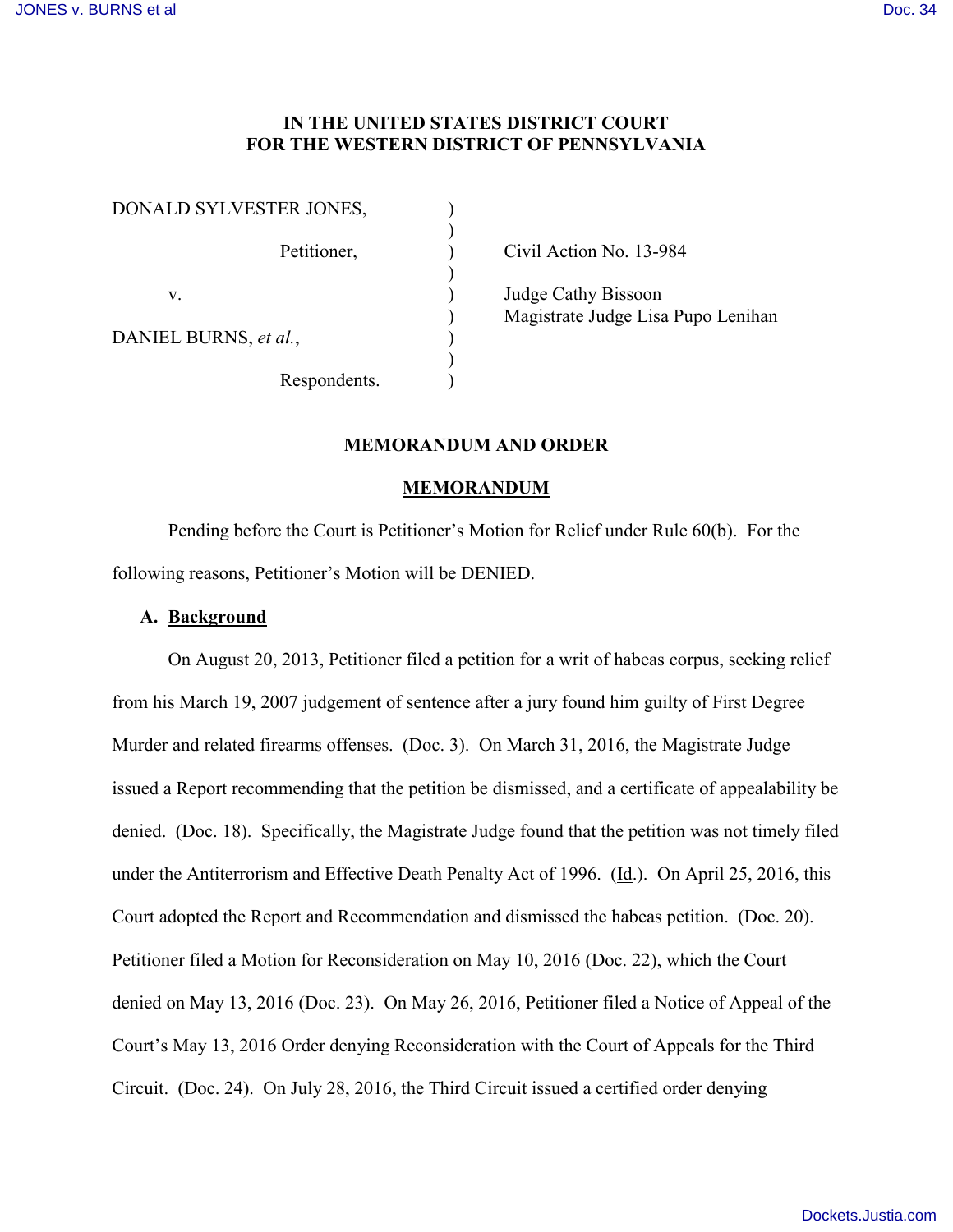Petitioner's request for a Certificate of Appealability, finding that "Appellant has failed to show that jurists of reason would debate the District Court's decision to dismiss his 28 U.S.C. § 2254 petition as untimely." (Doc. 31).

### **B. Analysis**

The Third Circuit "has held that, when reviewing a Rule 60(b) motion brought following an appeal, district courts are 'without jurisdiction to alter the mandate of this court on the basis of matters included or includable in [the party's] prior appeal.'" Bernheim v. Jacobs, 144 Fed. Appx. 218, 222 (3d Cir. 2005) (citing Standard Oil v. United States, 429 U.S. 17 (1976); Seese v. Volkswagenwerk, A.G., 679 F.2d 336 (3d Cir. 1982)). The courts "distinguish between a Rule 60(b) motion based on matters that were before the court on appeal, which may not be reviewed subsequently by the district court, and a Rule 60(b) motion based on matters that come to light after the appellate court has issued a decision, which properly may be reviewed by the district court." Id. This rule applies to Rule 60(b) motions brought by an unsuccessful habeas petitioner after the conclusion of his appeal. See, e.g., McCollister v. Cameron, No. CIV.A. 11-0525, 2014 WL 4055821, at \*3 (E.D. Pa. Aug. 14, 2014) (finding no jurisdiction to consider Rule 60(b) motion where Third Circuit had considered the issues raised by Petitioner in denying appeal), certificate of appealability denied (Mar. 30, 2015); Williams v. Patrick, No. CIV.A. 07-776, 2014 WL 2452049, at \*3 (E.D. Pa. June 2, 2014) (same), certificate of appealability denied (Apr. 20, 2015).

Petitioner filed the instant motion after the Third Circuit denied his appeal. Thus, the Court must assess whether the matters raised by Petitioner in his Rule 60(b) motion were "included or includable" in his appeal to the Third Circuit or were matters that came to light after the Third Circuit issued its decision. The Court finds that Petitioner's Rule 60(b) motion raises

2